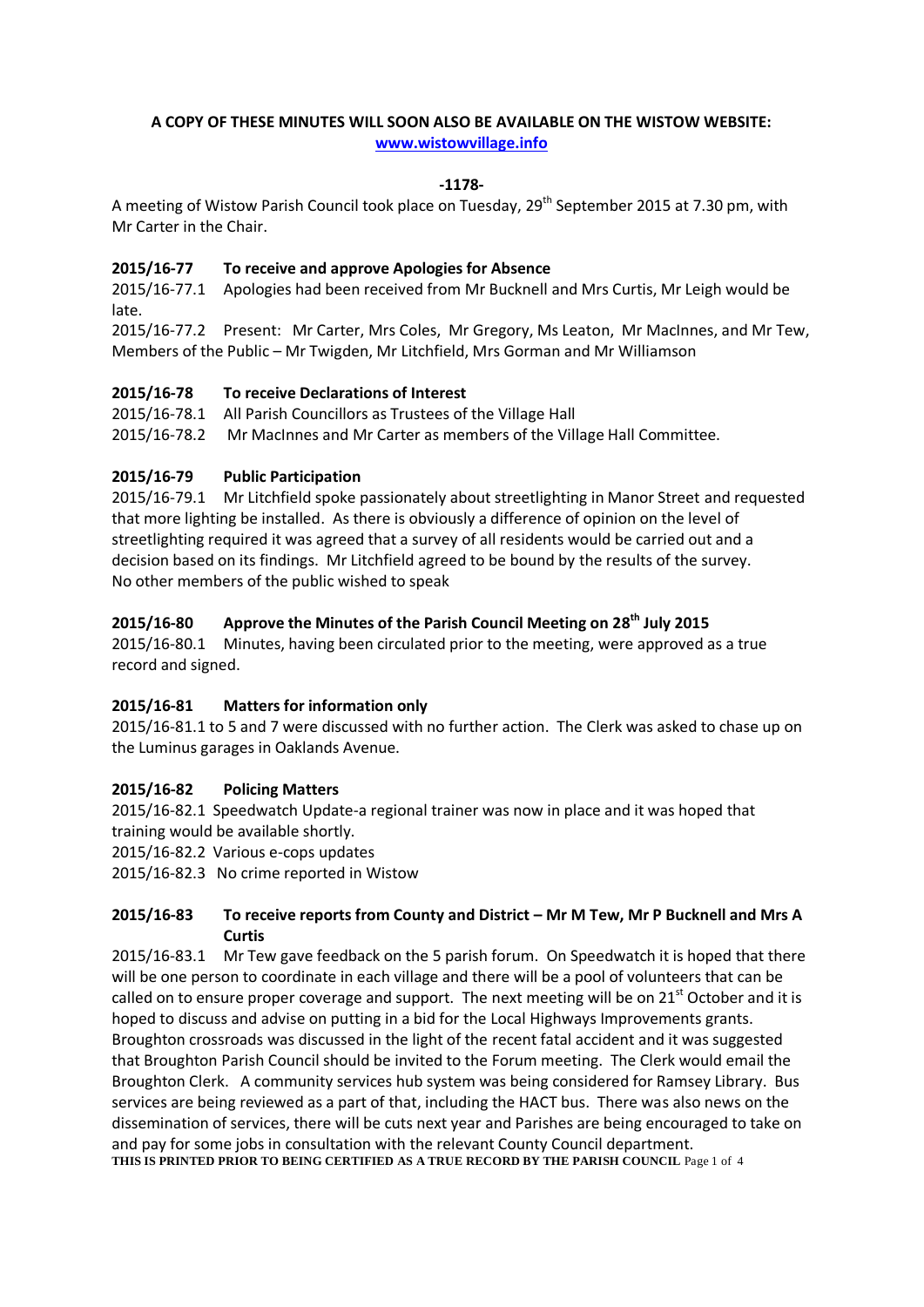## **2015/16-84 Finance**

a) The Financial Statement and Cashflow for 2015/16 – September, having been circulated prior to the meeting was agreed

b) to approve payment of outstanding amounts

Paid in August

|                      | Clerk's salary              | £155.03 (18 hours at £8.613)  |
|----------------------|-----------------------------|-------------------------------|
|                      | Clerk's expenses            | £12.58 (£2.58 post, £10 comp) |
|                      | CGM grass cutting           | £675.00                       |
|                      | CCC, removal of PC1         | £174.89                       |
| Payable in September |                             |                               |
|                      | Zen Internet renewal        | £69.44                        |
|                      | CGM grass cutting           | £675.00                       |
|                      | Insurance renewal           | £740.57                       |
|                      | Clerk's salary              | £211.00                       |
|                      | Clerk's expenses            | £ 11.08                       |
|                      | PKF Littlejohn audit costs  | £120.00                       |
|                      | <b>HDC Warbler printing</b> | £ 15.58                       |
|                      | LGS Services, payroll       | £ 19.80                       |
|                      |                             |                               |

The above payments were approved and cheques signed.

Income from HDC for recycling £55.05

c) The Annual Audit is now concluded satisfactorily and a notice posted on the Notice Board for residents to exercise their rights.

d) The precept will need to be discussed and decided at the next meeting.

e) Following Dr Farrar's resignation signatories need to be changed on both the Barclays and Cambridge BS accounts. It was agreed to add Mr Gregory to the Cambridge BS account and Ms Leaton to the Barclays account.

## **2015/16-85 Correspondence**

2015/16-85.1 An email had been received from a resident concerning the Secret Garden party. Mrs Curtis had addressed some of the issues and expected to have more information following a 'wash up meeting'. Only two complaints had been received over the weekend.

2015/16-85.2 Email regarding accident with bike on Mill Road, for information

2015/16-85.3 Complaint against Parish Councillor has now been dealt with and the matter is now closed

2015/16-85.4 Letter regarding free trees for Parishes, Mr MacInnes is looking into this for hedging at the allotments and the possibility of some further planting.

2015/16-85.5 Mr Carter would look at the survey from Miss Gunton.

## **2015/16-86 To consider any Planning Applications received**

2015/16-86.1 None received

2015/16-86.2 Mr Gregory from Rose Homes in Whittlesey been invited to present his proposals for Mrs Bance's land on the corner of Parsonage Street and Mill Road but was unable to attend. The Parish Council is now inclined to wait for the formal application.

2015/16-86.3 The outcome of the appeal on the land next to Thatched Cottage, Church Street had been published . Permission had been granted without the inclusion of the dogleg.

2015/16-86.4 Bury Parish Council were arranging an evening of Planning Training with LCPAS and we had been invited to join them. It was agreed to accept their invitation and to share costs which would be in the order of £160 in total.

**THIS IS PRINTED PRIOR TO BEING CERTIFIED AS A TRUE RECORD BY THE PARISH COUNCIL** Page 2 of 4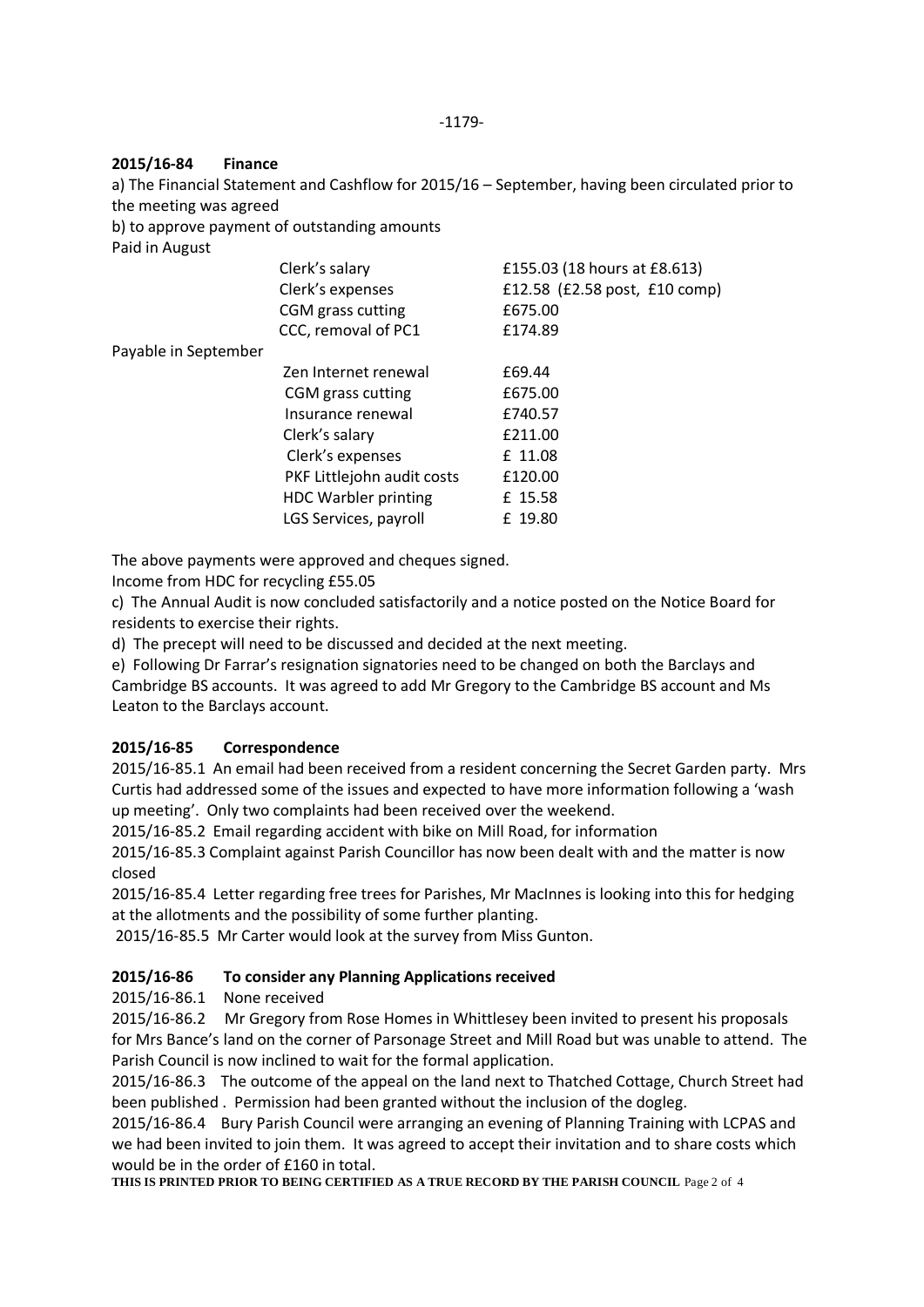## **2015/16-87 Highways Report/Traffic Matters**

2015/16-87.1 MVAS purchase – Mr Carter and Mr Leigh were to reevaluate the purchase and the possibility of purchasing our own speedwatch kit, along with the possibility of Local Highways Improvement funding. Mr Carter had made progress on contact with other providers which would avoid the problems we experienced with National Grid.

2015/16-87.2 There had been no notification of the roadworks on the hill and it was believed that they were to do with faster broadband. There was also discussion on visibility on the bridge and whether we should be asking the farmer to cut back the hedges. We will make sure the grass is cut and strimmed up to the village sign for next year and review then. There was also discussion as to whether the give way signs should be 'stop' and whether it would make any difference but opinion is divided. Mr Carter would check the grit bins are full and ask Mr Leigh to organize grit where necessary.

## **2015/16-88 Maintenance Issues**

2015/16-88.1 Playground, Mr Burton has cut the hedge, recent vandalism has been reported to the Police, the Clerk would purchase a new padlock. Mr Carter, and Mr MacInnes intended to undertake a programme of painting the equipment and Mr Twigden offered to help. The annual safety inspection had been instructed and further work may result from that.

2015/16-88.2 Playground inspection reports were up to date, Mr Carter was on the rota for October and Mr MacInnes for November.

2015/16-88.3 There had been a complaint that an ornament on a grave had been found broken following grass cutting. The Clerk had been unable to get any information from CGM so it was agreed to offer to purchase a replacement. The Clerk would contact the resident accordingly. It was observed that the verge cutting was 'a bit hit and miss', the Clerk would discuss with CGM. 2015/16-88.4 The Streetlighting Maintenance Contract had been received, two levels of service were offered and the Clerk was tasked to find out the significance of providing data on our electricity consumption prior to signing the contract. She was given the authority to sign the most suitable contract, likely to be the Premium Service, once she had the information.

2015/16-88.5 Playground inspection organized.

2015/16-88.6 Mr Cope's query regarding the cemetery hedge had been passed to the PCC as the Parish Council was not involved.

2015/16.- 88.7 The Clerk would respond to HDC regarding areas of maintenance, our own maps would be included.

#### **2015/16-89 Administration Issues**

2015/16-89.1 It was agreed to reduce the number of meetings annually to 7, these would be held in January, March, April, May, July, September and November. At each meeting an action list would be produced to ensure continuity. The Clerk had submitted a job sheet to CAPALC for them to assess the fair level of remuneration, following the attempt at recruiting a new Clerk. It was set at LC1 scale point 18 which means an increase from £8.613 to £9.21 per hour. It was agreed to implement this with immediate effect.

2015/16-89.2 Mr Carter had managed to speak to Andrew Moore of Douglas Tonks who had informed him that the company had gone into receivership. A number of Parish Councils had been impacted and details of the Receiver had been passed on . The Clerk would contact them and she was given authority to accept a negotiated settlement.

2015/16-89.3 It was agreed to accept Came & Co's recommended insurance provider, Hiscox, and to sign a 3 year contract. Tree inspections and topple tests on the gravestones have been recommended.

**THIS IS PRINTED PRIOR TO BEING CERTIFIED AS A TRUE RECORD BY THE PARISH COUNCIL** Page 3 of 4